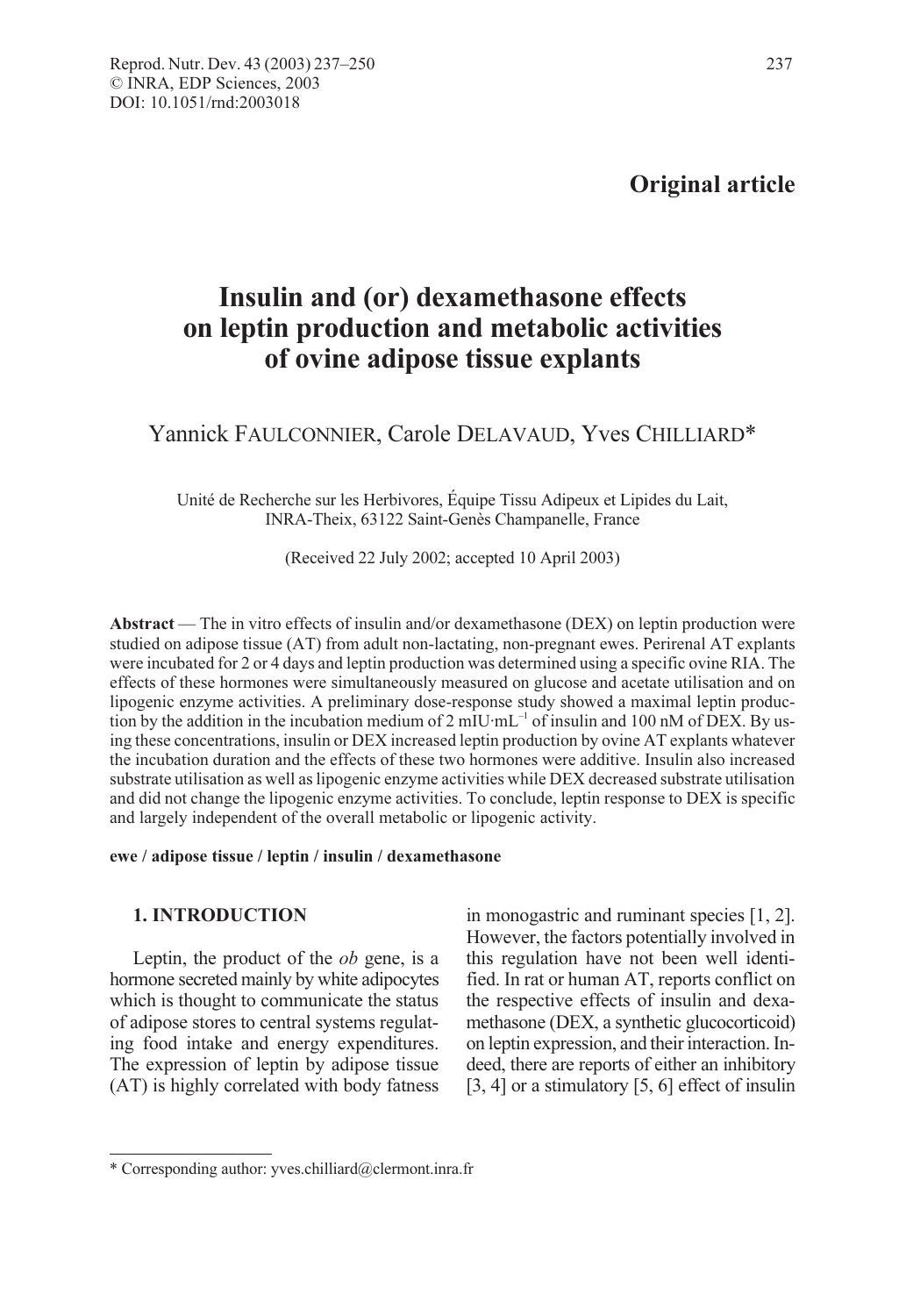on glucocorticoid-stimulated leptin mRNA and leptin production by rat or human AT. Furthermore, it was shown that insulin and glucocorticoid have depot-specific effects on leptin expression in human AT [7].

To our knowledge, there is only one study on the in vitro regulation of ruminant AT leptin expression by bovine subcutaneous AT explants in which insulin or DEX stimulated the leptin mRNA level [8]. In the ovine and bovine species, differences exist in the responses to insulin and/or DEX of AT explant lipogenic enzymes and substrate utilisation [9, 10]. Indeed, the effect of insulin on glucose and acetate utilisation is greater in bovine than in ovine AT whereas the contrary is true when DEX is added to the insulin-supplemented medium [9]. For the lipogenic enzyme activities, the effect of DEX in the presence of insulin is greater in ovine than in bovine AT [10]. Finally, the responses of leptin mRNA do not necessarily inform on the responses of leptin production or secretion by AT owing to the probable existence of post-translational regulation. Thus, the objectives of this study were to extend the knowledge to leptin production, to perirenal AT and to ovine species in order to better know and better understand the regulation of leptin expression in ruminants. We also assessed other AT responses by measuring the activity of three lipogenic enzymes, glucose-6-phosphate dehydrogenase (G6PDH, EC 1.1.1.49), malic enzyme (ME, EC 1.1.1.40) and lipoprotein lipase (LPL, EC 3.1.1.34), and the utilisation of two lipogenic substrates, glucose and acetate, in order to assess the specificity of the leptin response.

# 2. MATERIALS AND METHODS

## 2.1. Animals and diets

Adult (2–3-years-old) non-lactating nonpregnant ewes of the Lacaune breed  $(n = 8)$ , weighing  $64 \pm 6$  kg, were used. They were fed a restricted diet composed of straw  $(400 \text{ to } 500 \text{ g-day}^{-1})$  for 7 days (that provided 20% of the maintenance energy requirements, MER) [11], and then they were overfed (200% of the MER) for 13 days before slaughter, with ad libitum access to hay and water plus defined amounts of concentrate in order to maximise lipogenic enzyme activities prior to in vitro incubation. The composition and distribution of concentrate mix have been described previously [9]. Body condition was scored on a scale of 0 (very thin) to 5 (very fat). Before slaughter, the body condition averaged  $3.5 \pm 0.2$ which showed that all the animals used in this study were in similar and good condition. The ewes were exsanguinated and after death, samples of perirenal AT were excised aseptically and immediately placed into an incubator vessel containing sterile Hanks buffer (Gibco / BRL, France), pH 7.4 at 37 °C.

All experimental procedures involving the use of animals were conducted according to the French recommendations for the use of experimental animals including animal welfare and appropriate conditions (Guidelines of 18 April 1998). In addition, all work involving the animals was carried out under the guidance of the Animal Care and Use Committee of INRA.

#### 2.2. Adipose tissue incubation

The samples of perirenal AT were finely cut (10–15 mg pieces), transferred to plastic flasks and placed in an incubator at  $37^{\circ}$ C with an atmosphere of  $95\%$  O<sub>2</sub>:  $5\%$  CO<sub>2</sub> (vol/vol). The AT explants  $(1-1.5 \text{ gram})$ were incubated in sterile Medium 199 (30 mL) containing Earles salts, L-glutamine and 25 mM HEPES (pH 7.5; Gibco/BRL, France) supplemented with 7 mM acetate (final concentration 7.6 mM), antibiotics and hormones as described previously [9, 12] and without serum [12]. The AT explants were incubated in duplicate for 2 or 4 days, and for each kind of medium: control without added hormones, insulin (2, 20,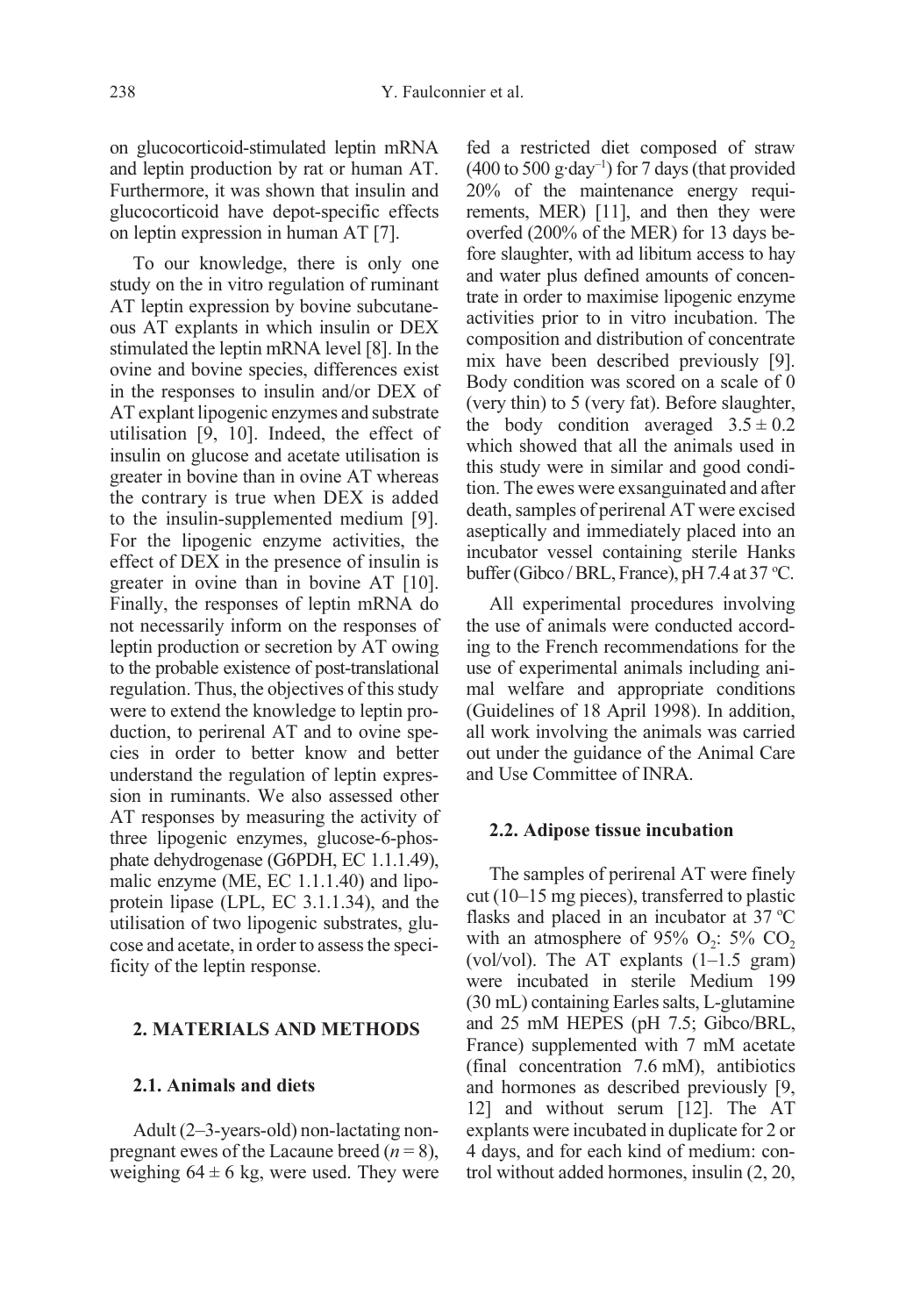100 mIU·mL–1), DEX (10, 100, 1000 nM), and insulin plus DEX combinations. The reasons for using these hormone concentrations, and for then choosing 2 mIU·mL<sup>-1</sup> of insulin and 100 nM of DEX are presented in Annexe 1 (Fig. 3). The incubation medium was replaced with fresh medium once every 48-h. Samples of each medium were retained after each 48-h incubation and stored at -20 °C until glucose, acetate and leptin measurements. The enzyme activities were measured on AT explants after each incubation time (2 or 4 days).

# 2.3. Adipose tissue measurements

The preparation of the homogenates and the assay of tissue LPL activity were performed as described previously [12]. Briefly, tissue LPL activity was measured using an artificial emulsion containing <sup>3</sup>H-triolein after a detergent (Deoxycholate-Nonidet P40, Sigma Chemical, Saint-Quentin-Fallavier, France) extraction procedure. Enzyme activity was expressed in nmoles of released fatty acid $\cdot$ min<sup>-1</sup> per gram of tissue.

The G6PDH and ME activities were assayed spectrophotometrically as described previously [13]. Enzyme activities were expressed in nmoles of NADPH produced $\cdot$ min<sup>-1</sup> per gram of tissue.

# 2.4. Incubation medium measurements

The amounts of glucose and acetate removed from the incubation medium by AT explants was determined by measuring glucose and acetate concentrations at the beginning and the end of each 48-h incubation period for 4 days. The glucose and acetate concentrations were determined enzymatically using an ELAN auto-analyser (Merck-Clévenot S.A., Nogent-sur-Marne, France) [14]. Glucose concentration was analysed with the glucose dehydrogenase method using the Merck diagnostic kit (Nogent-surMarne, France). Acetate concentration was analysed [15] using the Boehringer Mannheim kit (Meylan, France). Glucose and acetate utilisation were expressed in µmoles of glucose and acetate that was removed from the incubation medium $-48$  h<sup>-1</sup> per gram of tissue. The intraassay CV for acetate and glucose concentration and the CV of the incubation procedure were reported previously [12].

Leptin production in the incubation medium was determined in duplicate on 100 µL aliquots using a disequilibrium, double-antibody, ovine-specific RIA [16]. Briefly, this assay utilised anti-ovine leptin rabbit antibody, recombinant ovine [<sup>125</sup>I]leptin, and recombinant ovine leptin as standard. The limit of sensitivity was  $0.8$  ng·mL<sup>-1</sup>, and the within and between assay coefficients of variation were 6 and 9%, respectively, with a lower limit of detection of  $0.25$  ng·mL<sup>-1</sup>.

Before this homologous assay became available, leptin production in the incubation medium was also measured using a "multispecies" RIA supplied by Linco research (XL-85K, St Charles, MO). This analysis was performed according to a double-antibody method using guinea pig multispecies leptin antibody, human [<sup>125</sup>I]leptin, and human leptin as standard. As recommended by the manufacturer, the quantification was realised in 100 µL of the incubation medium and all samples were tested in duplicate. The within- and between-assay variations were 9.0 and 15.1%, respectively. Leptin production was expressed as ng:48  $h^{-1}$  per gram of tissue.

#### 2.5. Statistical analysis

The data presented in Table I for the two incubation times were analysed using the GLM procedure of SAS (SAS Inst. Inc., Cary, NC). The statistical model included the effects of ewe, day of incubation (D), insulin (INS), dexamethasone (DEX) and the interactions between insulin and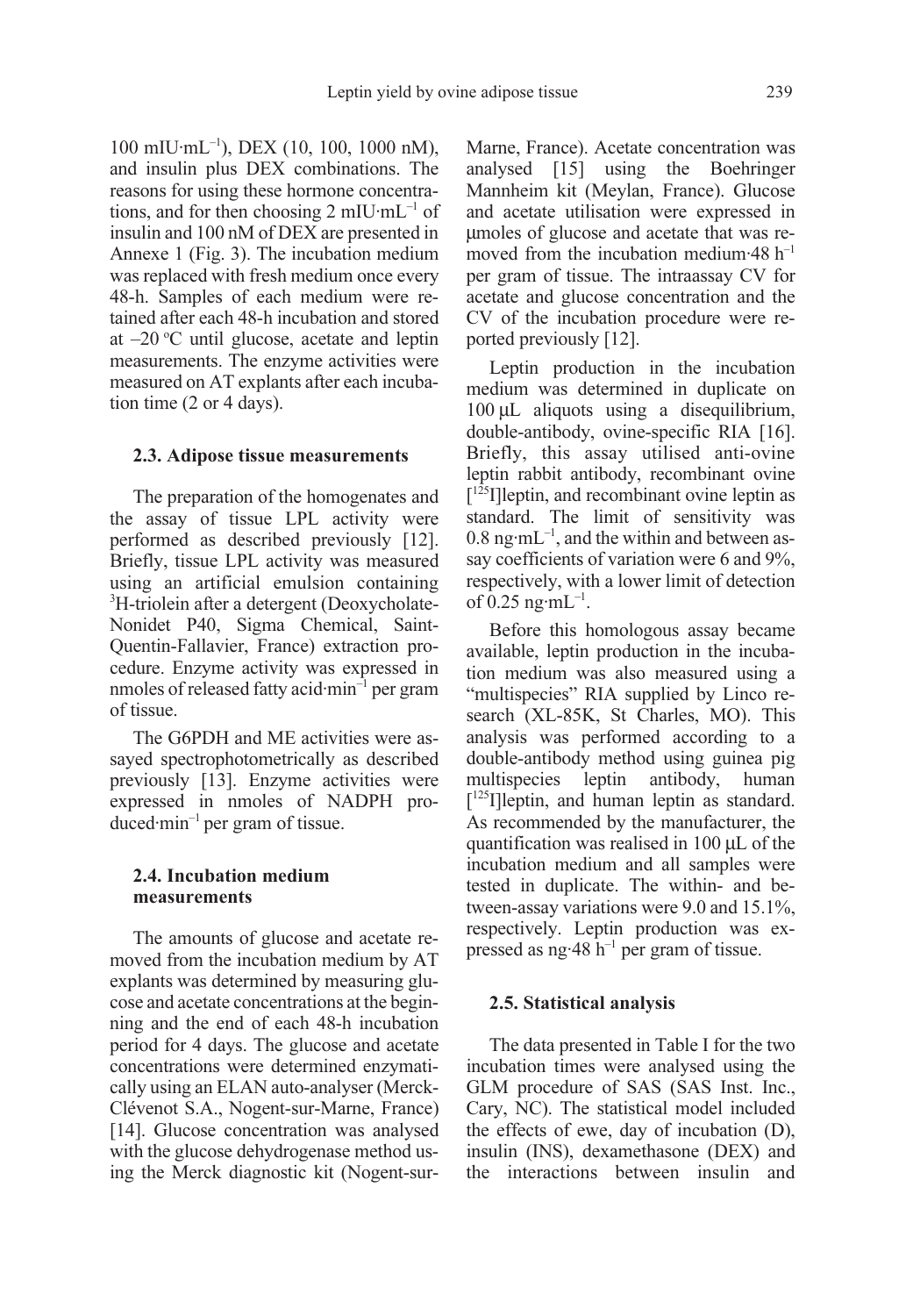|                                                                                                                                                                                                                                                                                                                                                                |                   |                   | Day 2 <sup>1</sup>   |                 |                   |                   | Day $4^2$         |                  |                  |                 |                  |                             |       |
|----------------------------------------------------------------------------------------------------------------------------------------------------------------------------------------------------------------------------------------------------------------------------------------------------------------------------------------------------------------|-------------------|-------------------|----------------------|-----------------|-------------------|-------------------|-------------------|------------------|------------------|-----------------|------------------|-----------------------------|-------|
|                                                                                                                                                                                                                                                                                                                                                                | Control           |                   | DEX                  |                 | Control           |                   | DEX               |                  |                  |                 |                  | Effects $(P \triangleleft)$ |       |
|                                                                                                                                                                                                                                                                                                                                                                | Control           | <b>END</b>        | Control              | <b>INS</b>      | Control           | <b>INS</b>        | Control           | <b>END</b>       | PSE <sup>3</sup> | $N\mathrm{S}^4$ | DEX <sup>5</sup> | INS X<br><b>DEX®</b>        | Ď     |
| Leptin <sup>8</sup> (ovine RIA, ng·48 h <sup>-1</sup> ·g <sup>-1</sup> )                                                                                                                                                                                                                                                                                       | 53.8 <sup>a</sup> | $81.4^{\circ}$    | 84.0 <sup>b</sup>    | 11 <sup>b</sup> | $22.4^a$          | $37.5^{b}$        | $29.1^{\rm ab}$   | 55.1°            | 7.5              | 0.001           | 0.001            | SN                          | 0.001 |
| $\begin{array}{l} \rm{Leptin}^9\,(MS\,RIA,\\ \rm ng\,48\,h^{-1}\,g^{-1}) \end{array}$                                                                                                                                                                                                                                                                          | 9.92ª             | $14.4^{\circ}$    | $17.8^{a}$           | $30.5^{b}$      | 5.85              | 9.88              | 7.65              | 10.7             | 2.8              | 0.005           | 0.002            | SN                          | 0.001 |
| LPL $($ nmol·min <sup>-1</sup> ·g <sup>-1</sup> )                                                                                                                                                                                                                                                                                                              | 19.2ª             | $21.9^{ab}$       | $20.8$ <sup>ab</sup> | $28.0^{b}$      | 8.7 <sup>a</sup>  | $14.5^a$          | 11.1 <sup>a</sup> | $26.8^{\circ}$   | 3.1              | 0.001           | 0.002            | 0.04                        | 0.001 |
| G6PDH (nmol·min $\frac{1}{2}$ .g <sup>-1</sup>                                                                                                                                                                                                                                                                                                                 | $124^a$           | 143 <sup>ab</sup> | $110^{\rm ac}$       | 153ª            | $139^a$           | $214^{b}$         | 96ª               | 226 <sup>b</sup> | $\mathbf{1}$     | 0.02            | SN               | SN                          | SN    |
| $ME (mod·min^{-1} \cdot g^{-1})$                                                                                                                                                                                                                                                                                                                               | 72.9              | 72.6              | 67.2                 | 82.6            | $75.1^{ab}$       | 89.4°             | 65.7 <sup>a</sup> | 99.2°            | 7.3              | 0.006           | ΣN               | SN                          | SN    |
| Glucose ( $\mu$ mol·48 h <sup>-1</sup> ·g <sup>-1</sup> )                                                                                                                                                                                                                                                                                                      | $36.1^{a}$        | $51.3^{b}$        | 14.2°                | $53.2^{b}$      | $33.5^a$          | 48.9 <sup>b</sup> | $12.4^\circ$      | $50.7^{\circ}$   | 5.7              | 0.001           | 0.02             | 0.007                       | SN    |
| A cetate ( $\mu$ mol·48 h <sup>-1</sup> ·g <sup>-1</sup>                                                                                                                                                                                                                                                                                                       | 79.9              | 102               | 44.1                 | 100             | 17.1 <sup>a</sup> | 39.9 <sup>b</sup> | 7.6°              | $63.5^{b}$       | $\overline{2}$   | 0.001           | SN               | 0.04                        | 0.001 |
| Values are means of measurements on adipose tissue from six ewes. Mean values within a row and within a day with unlike superscripts letters are significantly different<br>$(P < 0.05)$ .                                                                                                                                                                     |                   |                   |                      |                 |                   |                   |                   |                  |                  |                 |                  |                             |       |
| <sup>12</sup> Glucose and acetate utilisation and leptin production [measured using the ovine RIA or the MS ("multispecies") RIA] between 0 and 48 h (day 2) or 48 and 96 h (day 4),<br>lipoprotein lipase (LPL), glucose-6-phosphate dehydrogenase (G6PDH) and malic enzyme (ME) activities after 48 (day 2) or 96 (day 4) h of incubation.                   |                   |                   |                      |                 |                   |                   |                   |                  |                  |                 |                  |                             |       |
| <sup>45,67</sup> Indicates probability for the effects of insulin (INS), dexamethasone (DEX), the interaction of insulin and dexamethasone (INS × DEX) and day (D).<br><sup>8</sup> Leptin production measured with the specific ovine RIA<br><sup>9</sup> Leptin production measured with the "multispecies" kit.<br><sup>3</sup> PSE = pooled standard error |                   |                   |                      |                 |                   |                   |                   |                  |                  |                 |                  |                             |       |

Table I. Effects of insulin (2 mIU·mL<sup>-1</sup>) and/or dexamethasone (100 nM) on leptin production, metabolic activities and substrate utilisation by ovine

# 240 Y. Faulconnier et al.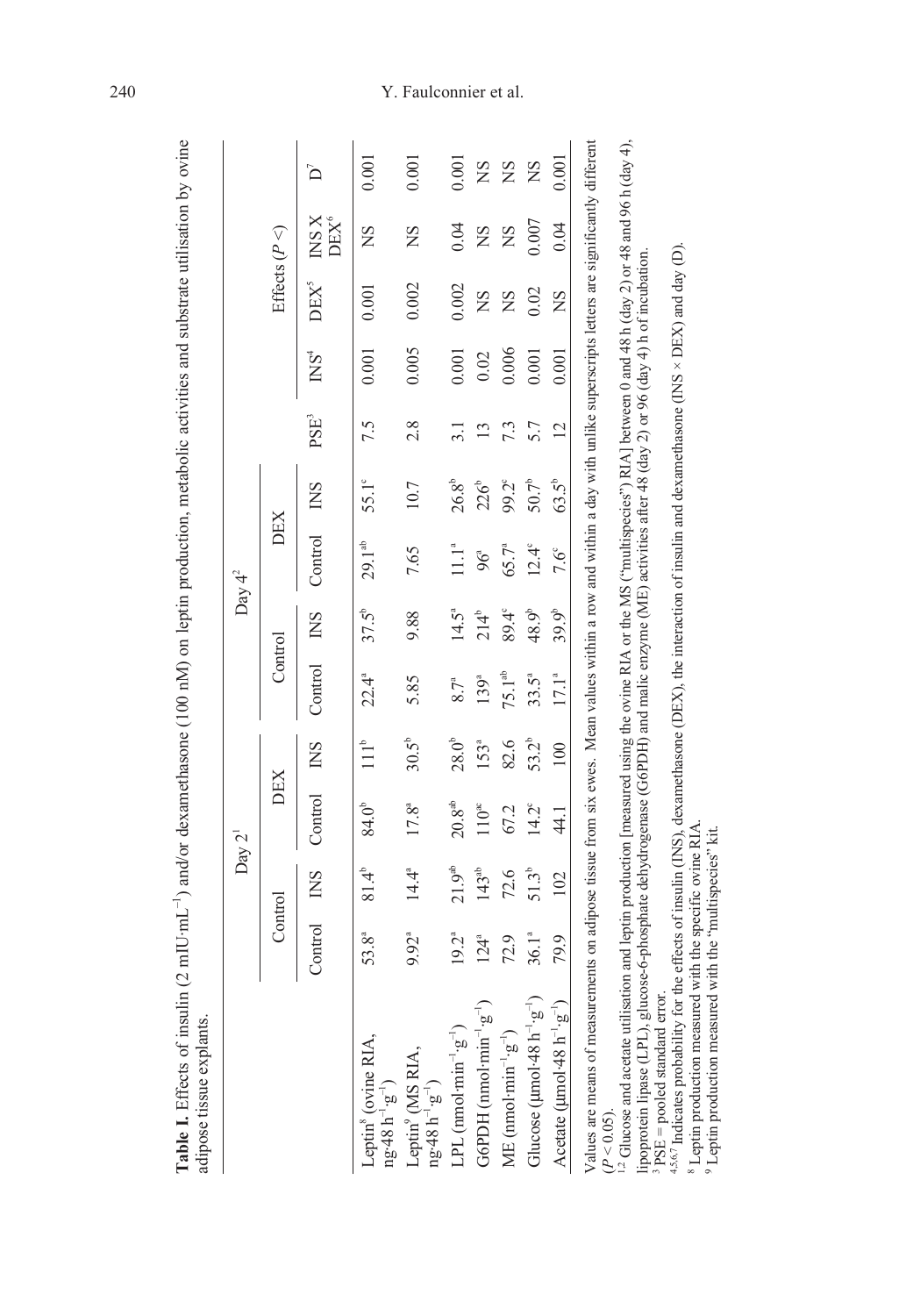dexamethasone (INS  $\times$  DEX), day and insulin ( $D \times$  INS), day and dexamethasone ( $D \times$ DEX) and day and insulin and dexamethasone ( $D \times INS \times DEX$ ). The residual error of the model was used as the error term for the various factors. The INS  $\times$  D, the DEX  $\times$ D and the  $INS \times DEX \times D$  interactions were not significant  $(P > 0.10)$  and are not presented in the results.

The data presented in Table I were analysed for each incubation time with the GLM procedures of SAS (SAS Inst. Inc., Cary, NC) according to a statistical model accounting for the animal effect and comparing the four treatments (control, insulin, DEX, insulin and DEX). The differences between two treatments were tested using the Student-Newman-Keul-test with a probability of 0.05.

#### 3. RESULTS

# 3.1. Leptin production in the incubation medium

Whatever the hormone supplementation, leptin production measured with the specific ovine RIA was 2 to 3 fold higher  $(P < 0.001)$  during the first period of 48-h incubation (day 1 and 2) than during the second period (day 3 and 4) (Tab. I). The addition of insulin alone or DEX alone in the medium significantly  $(P < 0.05)$  increased leptin production during day 1 and 2 (+60 or +58% for insulin or DEX, respectively, Fig. 1) and during day 3 and 4 (+67 or  $+30\%$ ) for insulin or DEX, respectively, Tab. I). These effects were additive with a larger increase of leptin production in the presence of the two hormones [+118% during day 1 and 2 and  $+146\%$  during day 3 and 4 ( $P <$ 0.05) when compared with control values] (Tab. I and Fig. 1).

The mean value of leptin production measured by the "multispecies" RIA  $(15 \pm 11 \text{ ng} \cdot 48 \text{ h}^{-1} \cdot \text{g}^{-1}, n = 56)$  was 4.5 times lower than that measured by the ovine RIA

 $(69 \pm 42 \text{ ng-}48 \text{ h}^{-1} \cdot \text{g}^{-1})$ . Despite this difference in absolute values, leptin productions measured using these two methods were strongly and linearly related  $(r = 0.84)$ ;  $n = 56$ ;  $P < 0.001$ ; Fig. 2), due to similar relative responses to hormone additions. Indeed, insulin alone or DEX alone increased (+45 or +79%, respectively) leptin production measured by the "multispecies" kit after 48-h of incubation (Tab. I). Moreover, leptin production on day 2 was greater (+207% compared with control values,  $P < 0.05$ ) in the presence of these two hormones (Tab. I).

#### 3.2. Substrate utilisation from the incubation medium

Whatever the hormone supplementation, glucose utilisation was similar during day 1 and 2 and day 3 and 4 of incubation, whereas acetate utilisation was 2 to 6 fold higher  $(P < 0.001)$  during the first period than during the second period of 48-h incubation (Tab. I). The addition of insulin alone in the medium significantly  $(P < 0.05)$  increased glucose utilisation whatever the incubation period and acetate utilisation during day 3 and 4. The addition of DEX alone in the medium significantly  $(P < 0.05)$ decreased glucose utilisation (day 1 to day 4) and acetate utilisation during day 3 and 4. The inclusion of insulin prevented the inhibitory effect of DEX on glucose utilisation, and the addition of these two hormones in the incubation medium increased it (+49%,  $P < 0.05$  when compared with the control medium) with a positive interaction  $(P < 0.007)$  between these two hormones (Tab. I and Fig. 1). The addition of insulin and DEX in the medium had no significant effect on acetate utilisation during day 1 and 2 but increased it  $(+271\%, P < 0.05$  when compared with the control values) during day 3 and 4, with a global positive interaction ( $P < 0.04$ ) between these two hormones (Tab. I and Fig. 1).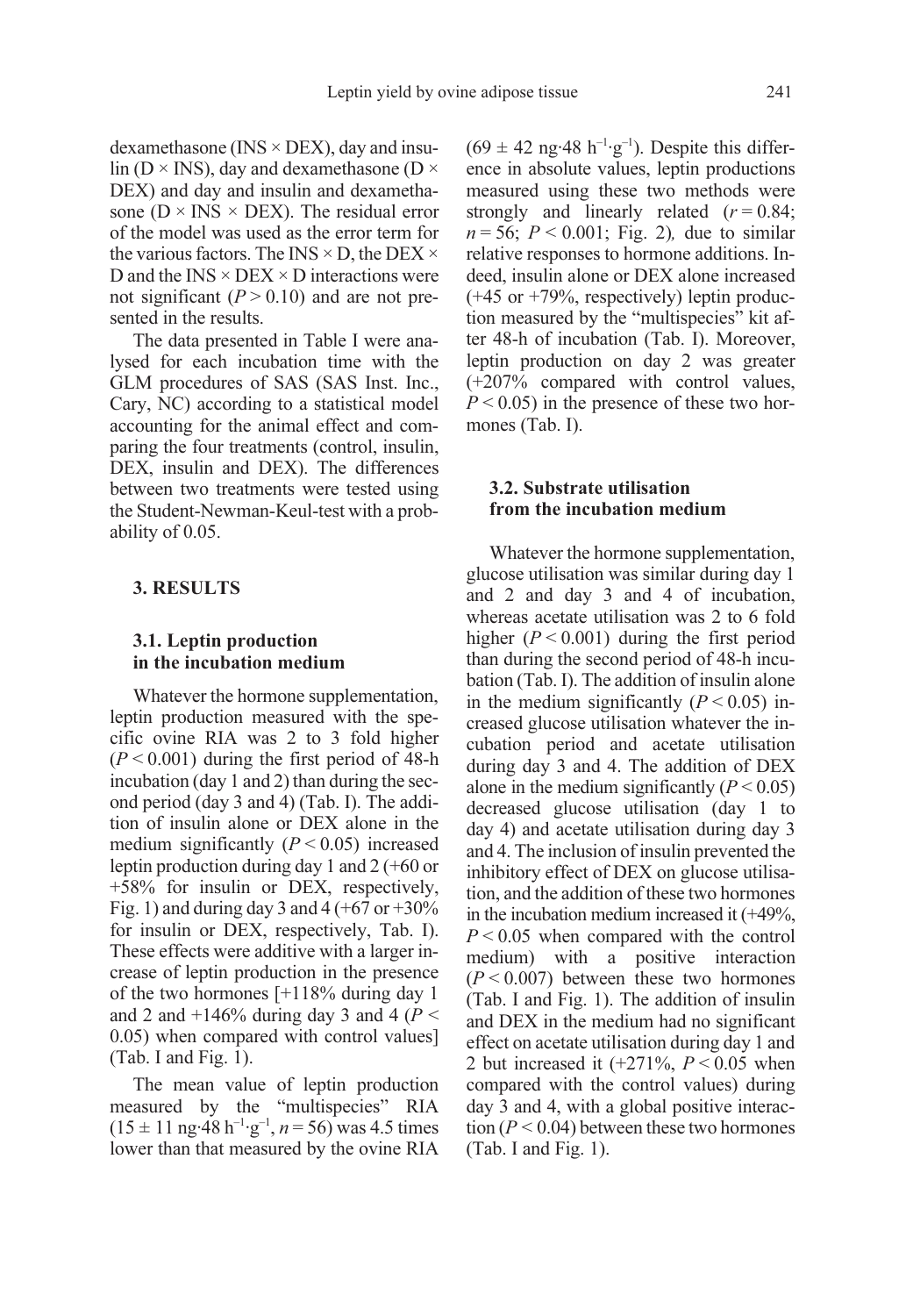

Figure 1. Response to insulin (INS,  $2 \text{ milU-mL}^{-1}$ ) and/or dexamethasone (DEX, 100 nM) addition  $(\%$  of control medium without added hormone) of leptin production (measured using ovine RIA), substrate utilisation and lipogenic enzyme activities of adipose tissue incubated for two days (mean  $\pm$ SEM,  $n = 6$  for each treatment). G6PDH = glucose-6-phosphate deshydrogenase, LPL = lipoprotein lipase.

# 3.3. Lipogenic enzyme activities of adipose tissue explants

Whatever the hormone supplementation, LPL activity was 1.5 fold higher  $(P < 0.001)$ after 2 days than after 4 days of incubation whereas G6PDH and ME activities remained stable (Tab. I). The addition of insulin in the medium significantly  $(P < 0.02)$  increased G6PDH and ME activities and more markedly on day 4 (Tab. I and Fig. 1). The addition of insulin or DEX in the medium significantly ( $P < 0.002$ ) increased LPL activity with a significant  $(P < 0.04)$  positive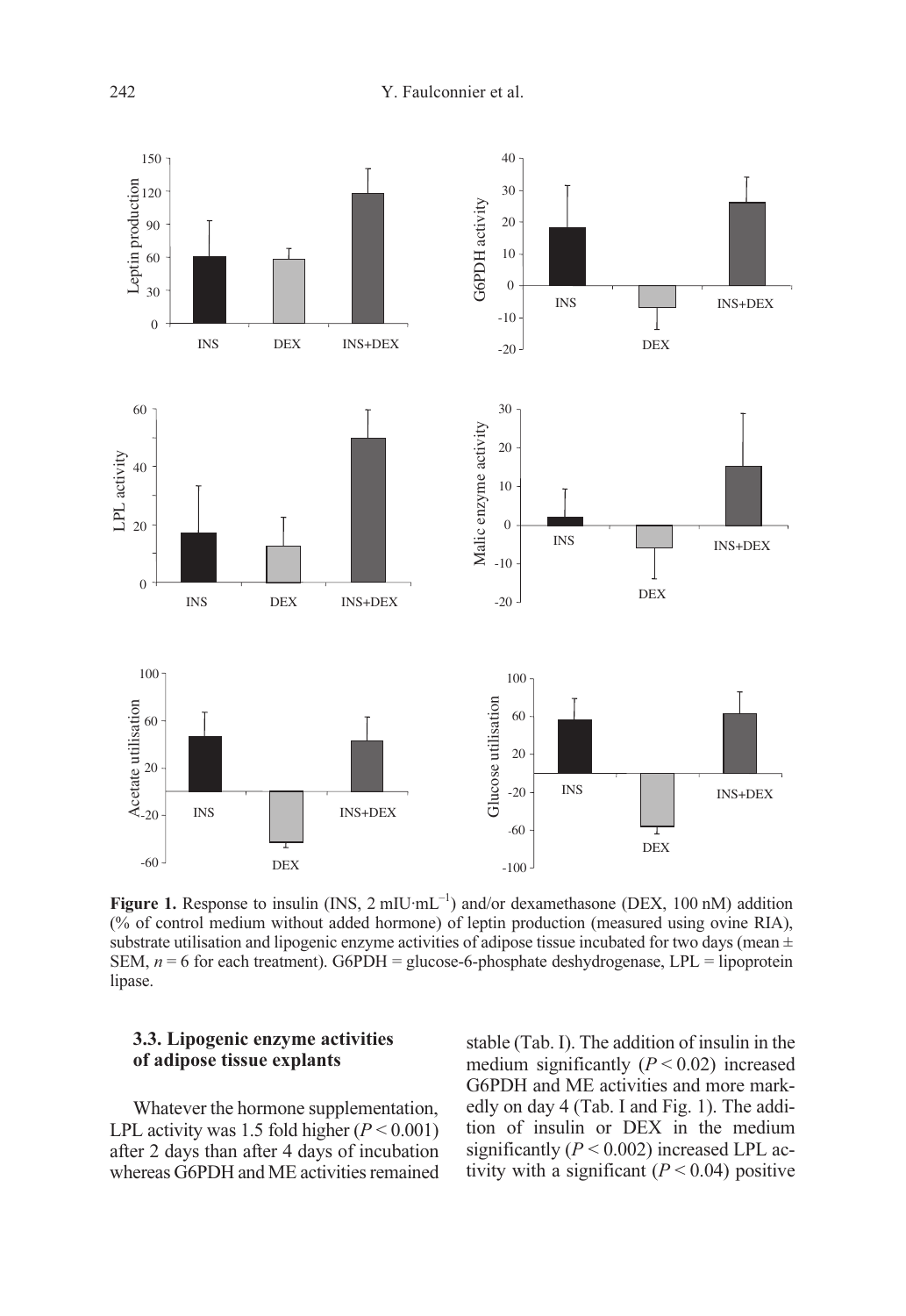

Figure 2. Relationship between leptin production determined by using either the ovine RIA or the "multispecies" RIA kit. The incubation medium ( $n = 56$ ) was sampled after either 2 days (8 ewes) or 4 days (6 ewes) of incubation.

insulin × DEX interaction (Tab. I and Fig. 1). The addition of DEX in the medium did not affect G6PDH and ME activities (Tab. I) neither in the presence nor in the absence of insulin.

## 3.4. Relationships between leptin production, lipogenic enzyme activities and substrate utilisation

Within each hormonal treatment, leptin production was closely related to variations (between animals and day of incubation) of acetate utilisation or LPL activity (Tab. II), but not to those of glucose utilisation, G6PDH or ME activities (data not shown). The addition of insulin alone in the medium increased the slope and decreased the intercept of the acetate regression because this hormone more strongly increased the leptin production by tissues with high acetate utilisation. The addition of DEX alone in the medium increased the slope of the two regression equations (Tab. II) because DEX more strongly increased the leptin production by tissues with high acetate utilisation and/or LPL activity. However, the effect of DEX alone on the slope was more marked for acetate utilisation because DEX decreased it simultaneously to the increase in leptin production. The addition of insulin and DEX together increased the intercept of the regression between leptin production and LPL activity because it increased leptin production more than LPL activity whatever the LPL activity. The addition of insulin and DEX together increased the slope of the regression between leptin production and acetate utilisation because these hormones more strongly increased the leptin production by tissues with high acetate utilisation.

# 4. DISCUSSION

# 4.1. Comparison between ovine RIA and the "multispecies" commercial kit

The correlation observed for ovine AT leptin production in the medium between values determined by using either the ovine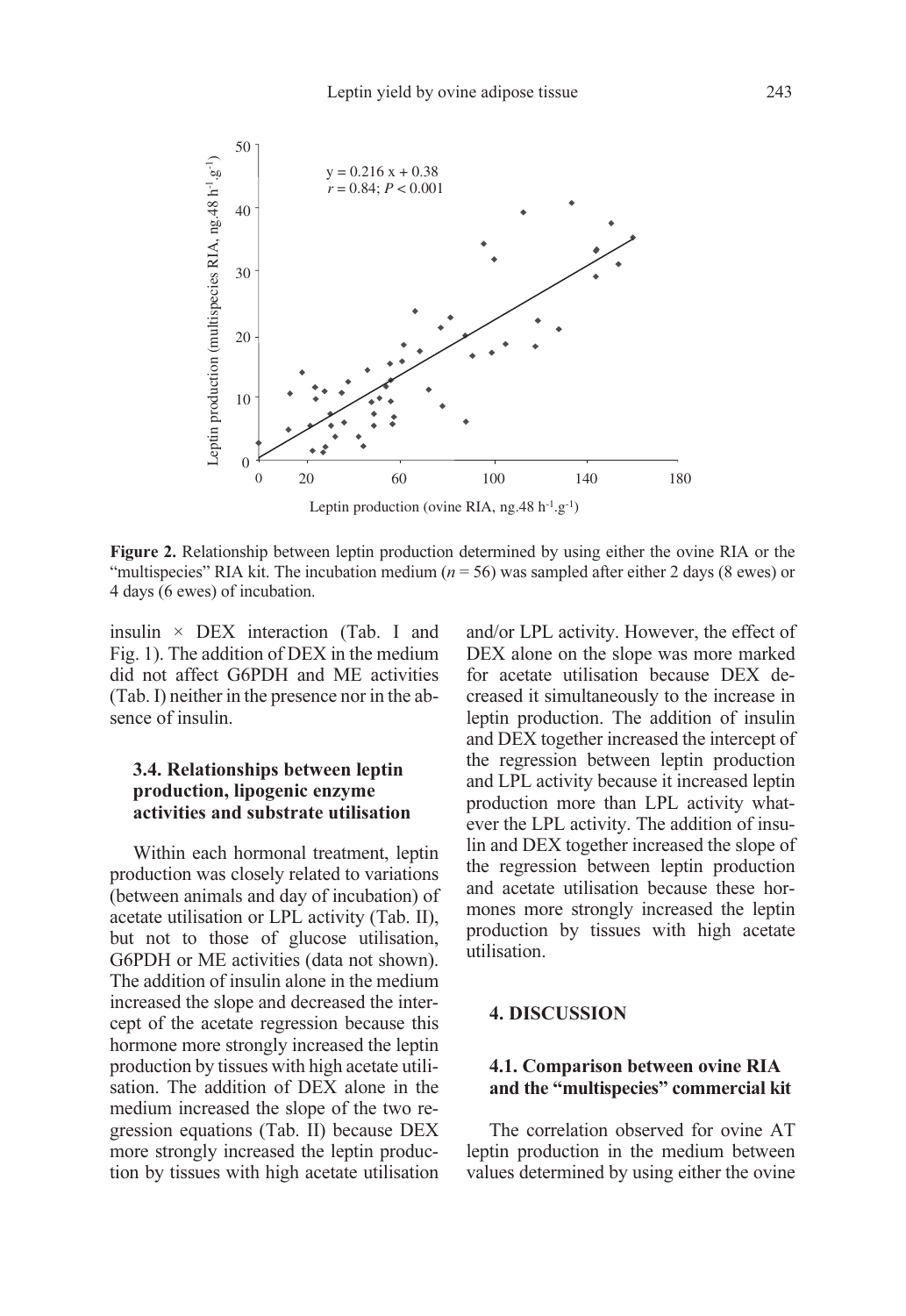| Table II. Relationships I                 |                                            |                                  | between leptin production, lipoprotein lipase activity and acetate utilisation by ovine adipose tissue.                                                                                                                                                  |                                                                                                                                                                                                                                                            |
|-------------------------------------------|--------------------------------------------|----------------------------------|----------------------------------------------------------------------------------------------------------------------------------------------------------------------------------------------------------------------------------------------------------|------------------------------------------------------------------------------------------------------------------------------------------------------------------------------------------------------------------------------------------------------------|
| Control                                   | Insulin                                    | Dexamethasone                    | Insulin + Dexamethasone                                                                                                                                                                                                                                  | All incubation media                                                                                                                                                                                                                                       |
|                                           |                                            |                                  | Leptin = $0.42$ <sup>n</sup> acetate + 23 <sup>df</sup> Leptin = $0.82$ <sup>b</sup> acetate + 11 <sup>e</sup> Leptin = 1.30 <sup>c</sup> acetate + 29 <sup>d</sup> Leptin = $0.92$ <sup>b</sup> acetate + 14 <sup>ef</sup> Leptin = $0.67$ acetate + 29 |                                                                                                                                                                                                                                                            |
| $r = 0.68; P < 0.05$                      | $r = 0.78$ ; $P < 0.01$                    | $r = 0.79; P < 0.01$             | $r = 0.74$ ; $P < 0.01$                                                                                                                                                                                                                                  | $r = 0.68; P < 0.01$                                                                                                                                                                                                                                       |
| Leptin = $3.24^{\circ}$ LPL + $1^{\circ}$ | Leptin = $3.04^{\circ}$ LPL + $14^{\circ}$ | Leptin = $3.93^{\circ}$ LPL + 1° | Leptin = $3.58^{ab}$ LPL + $28^f$                                                                                                                                                                                                                        | Leptin = $3.60$ LPL + 9                                                                                                                                                                                                                                    |
| $r = 0.80; P < 0.01$                      | $r = 0.64$ ; $P < 0.05$                    | $r = 0.80; P < 0.01$             | $r = 0.59$ ; $P < 0.05$                                                                                                                                                                                                                                  | $r = 0.69; P < 0.01$                                                                                                                                                                                                                                       |
|                                           |                                            |                                  | during day 1 and 2 or day 3 and 4 (for leptin production and acetate utilisation) or after 2 or 4 days (for lipoprotein lipase activity) of incubation ( $n = 12$ , 6 ewes for day 2 and                                                                 | Leptin production (measured using the ovine RIA, ng-48 h <sup>-1</sup> ·g <sup>-1</sup> ), lipoprotein lipase (LPL) activity (nmol·min <sup>-1</sup> ·g <sup>-1</sup> ), and acetate utilisation (µmol·48 <sup>-1</sup> ·g <sup>-1</sup> ) were determined |

÷ Ę  $\ddot{\phantom{a}}$ ÷, ś ă ł, Í Ė  $\ddot{\cdot}$ ÷  $\ddot{\cdot}$ Ŕ ŧ  $\mathbf{I}$ ړ. đ J É  $\overline{a}$  $\overline{a}$  $\overline{A}$ 

6 ewes for day 4). ゠゠

aloge values within a row with unlike superscripts letters are significantly different (Student t-test:  $P < 0.05$ ).

d,e,f Intercept values within a row with unlike superscripts letters are significantly different (Student t-test:  $P < 0.05$ ).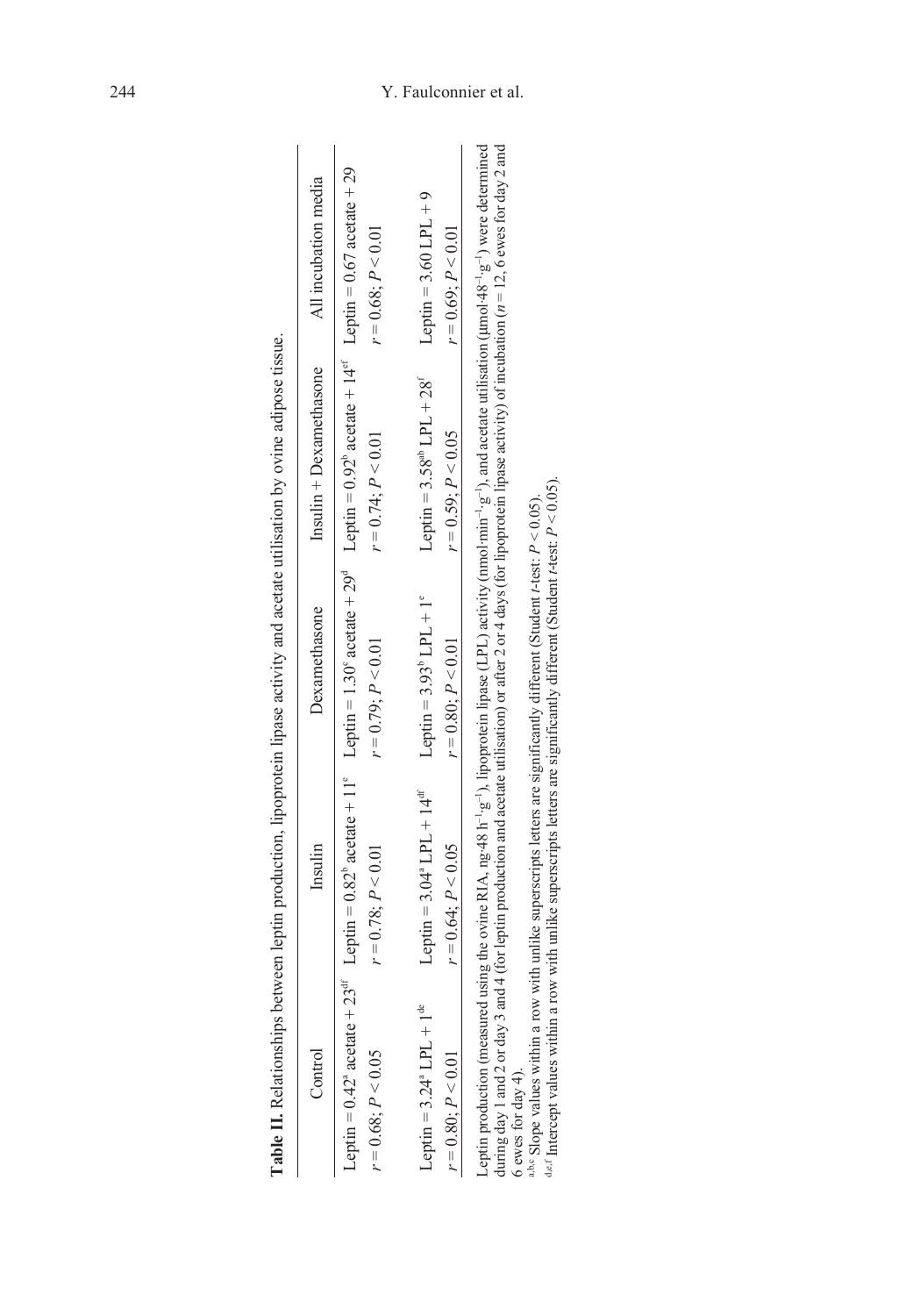RIA or the "multispecies" commercial kit  $(r = 0.84)$  was high and similar to the correlation observed for ovine plasma samples  $(r = 0.87)$  [16]. Furthermore, the mean ratio between ovine RIA and the "multispecies" commercial kit was 4.5 in the present study and 3 to 4 in ovine or bovine plasma samples [16, 18], which could be due to insufficient sensitivity of the "multispecies" antibody. These similarities show that the relationship between the two methods is not changed by the presence or the absence of plasma proteins, including putative leptin binding proteins. Despite this limitation, quite similar relative effects of hormone addition were observed on leptin production when it was determined either by the ovine RIA or by the "multispecies" kit.

# 4.2. Effect of insulin

The addition of insulin alone in the medium increased leptin production from ovine AT explants (Tab. I and Fig. 1) in agreement with most of the in vitro studies on rat epididymal AT explants [19] and isolated adipocytes [5, 20, 21]. However in vitro data from human AT are much more controversial than those from rat AT (Tab. III). Indeed, insulin increased [6, 7, 22] or did not change [3, 7, 23] leptin production according to the experimental conditions (tissue vs. adipocytes, incubation duration, hormonal concentrations used) but also to adipose depot site and gender.

The increase in leptin production from ovine AT after the addition of insulin could be partly explained by stimulation of leptin gene expression. Indeed, insulin significantly increases leptin mRNA levels in subcutaneous bovine AT explants incubated for 24 h [8]. In human subcutaneous AT, the responses of leptin mRNA level and leptin production are dependent on incubation duration: after 24 or 48 h of incubation, insulin has no effect [3, 22, 23] while this hormone stimulates leptin mRNA level after 72 h of incubation and then increases leptin production in the medium after 96 h of incubation [22]. In isolated rat adipocytes, however,

Table III. Summary of the effects of insulin and/or dexamethasone on adipose tissue leptin expression in different species.

| Hormones            |                                                | INS vs. control <sup>a</sup>                                                                                                                                                                                            |                                                       |                 | DEX vs. control <sup><math>\text{b}</math></sup> INS + DEX vs. control <sup><math>\text{c}</math></sup> |            |
|---------------------|------------------------------------------------|-------------------------------------------------------------------------------------------------------------------------------------------------------------------------------------------------------------------------|-------------------------------------------------------|-----------------|---------------------------------------------------------------------------------------------------------|------------|
| Leptin              | mRNA                                           | Production mRNA                                                                                                                                                                                                         |                                                       | Production mRNA |                                                                                                         | Production |
| Human <sup>i</sup>  |                                                | $[\lambda \text{ or } ]^d$ $[\lambda \text{ or } ]^d$ $[\lambda \text{ or } ]^d$ $[\lambda \text{ or } ]^e$ $[\lambda \text{ or } ]^e$ $[\lambda \text{ or } ]^e$ $[\lambda \text{ or } ]^e$ $[\lambda \text{ or } ]^e$ |                                                       |                 |                                                                                                         |            |
| $Rat^j$             |                                                |                                                                                                                                                                                                                         |                                                       |                 | $=$ $^{8}$                                                                                              | フェ         |
| Bovine <sup>k</sup> | $\lceil \nearrow$ or $=$ $\rceil$ <sup>h</sup> |                                                                                                                                                                                                                         | $\lceil$ $\sqrt{2}$ or $\equiv$ $\lceil$ <sup>h</sup> |                 | $=$ <sup>g</sup>                                                                                        |            |
| Ovine <sup>1</sup>  |                                                |                                                                                                                                                                                                                         |                                                       |                 |                                                                                                         |            |

<sup>a</sup> Effect of insulin (INS) vs. control media.

**b** Effect of dexamethasone (DEX) vs. control media.

 $\textdegree$  Effect of insulin + dexamethasone (INS + DEX) vs. control media.

<sup>d</sup> Dependent on incubation duration.

<sup>e</sup> Dependent on the hormonal concentration used and on the incubation duration.

<sup>f</sup> Additive effects between insulin and dexamethasone on leptin mRNA and/or production.

<sup>g</sup> Negative interaction between insulin and dexamethasone effects on leptin mRNA and/or production.

h Dependent on the hormone concentration used.

i Considine et al. [3], Fain et al. [24], Halleux et al. [23], Kolaczynski et al. [22], Russel et al. [7], Wabitsch et al. [6]. j Barr et al. [19], Bradley et Cheatham [20], Fain et Bahouth [26], Hardie et al. [5], Mueller et al. [21], Slieker et al. [27].

k Houseknecht et al. [8].

<sup>1</sup> Present study.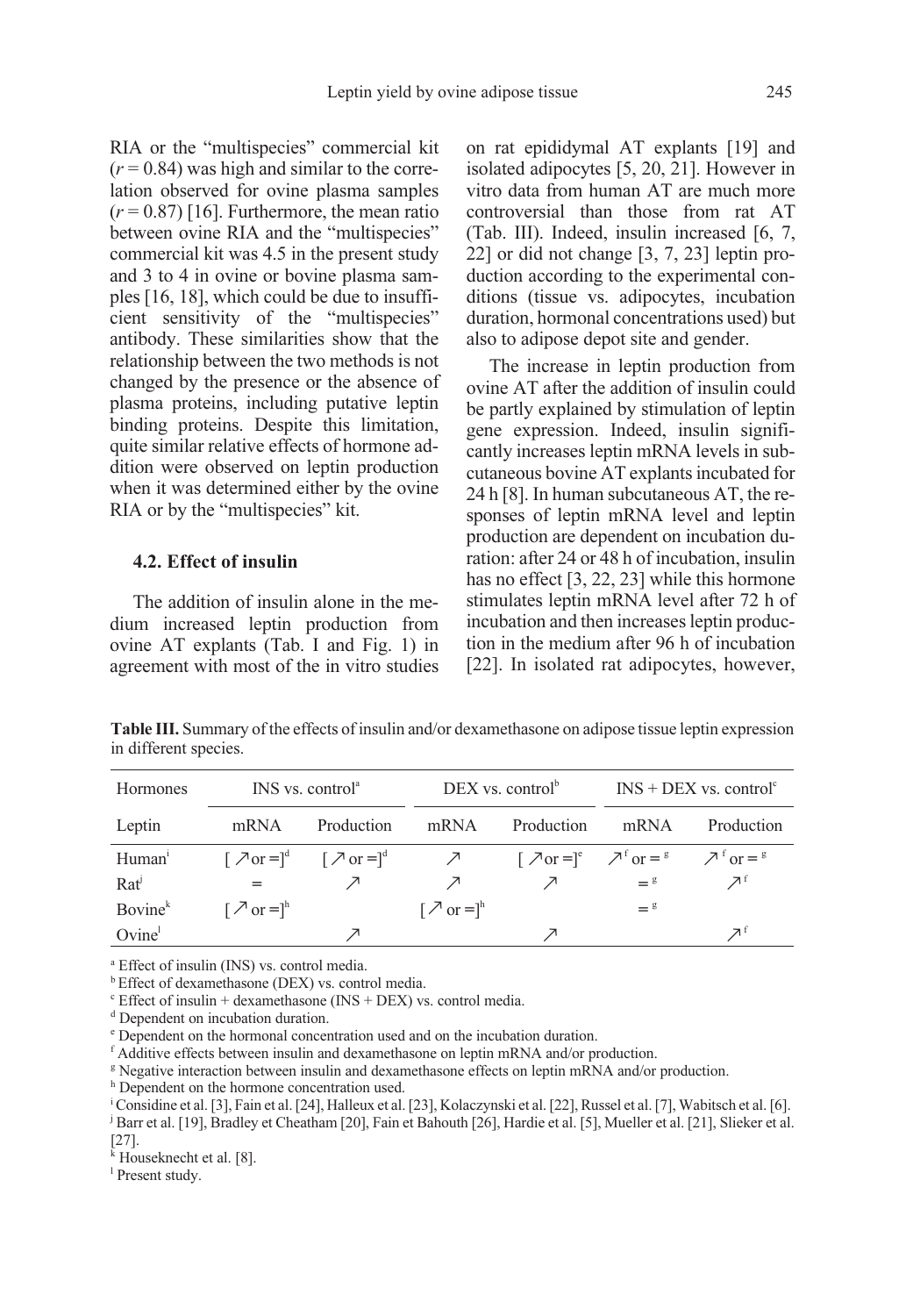insulin increases leptin production without affecting leptin mRNA level after 24 h of incubation [20].

The way insulin regulates leptin production by AT is not clear. In rat adipocytes, insulin increases leptin production by mobilising pre-existing intracellular pools of leptin, but de novo protein synthesis is required to obtain the full insulin effect [20]. In addition, it has been reported that insulin could act indirectly in rodents, by stimulating glucose transport and metabolism in adipocytes [21]. In human AT, the metabolism of glucose does not seem to be required to increase leptin production in abdominal adipose tissue explants [24] while in subcutaneous adipocytes, glucose metabolism to hexosamines is related to leptin production [17]. In our study on ovine AT, no relationship was observed between leptin production and glucose utilisation or G6PDH and ME activities, which are involved in glucose metabolism. This result agreed with the fact that, in vivo, glucose does not seem to be an important short-term (2 h) regulator of plasma leptin levels in sheep [25], although a positive correlation between plasma glucose and leptin responses to meal intake (4 h after meal distribution) is observed in adult cattle [18]. Since we observed a strong correlation within each hormonal treatment between leptin production and acetate utilisation or LPL activity (Tab. II) and since insulin tended to increase acetate utilisation and LPL activity in ovine AT (Tab. I and Fig. 1), it is possible that insulin could act indirectly on leptin production in ruminants, by stimulating acetate or long-chain fatty acid utilisation by AT. Indeed, acetate and longchain fatty acids are major energy-yielding metabolites in ruminants.

#### 4.3. Effect of dexamethasone

The increase in leptin production after the addition of DEX (Tab. I and Fig. 1) is in agreement with the fact that DEX increases the level of mRNA leptin in subcutaneous bovine AT explants incubated for 24 h [8]. All of the in vitro studies on rat and human AT also showed that DEX (1 to 1000 nM) addition increases (from 40 to 250%) leptin production from isolated adipocytes [3, 5, 26] or AT explants [23, 24, 26] incubated for 24 or 48 h. Simultaneous changes in leptin production and leptin mRNA levels were shown after DEX addition in the medium with rat [26, 27] and human [3, 23] AT. This suggests a pretranslational regulation of the AT-leptin gene. Indeed, in rat adipocytes, the induction of the expression of the leptin gene by DEX is due at least in part, to an induction of the transcription of the leptin gene promoter [28].

Contrary to the positive effect observed on leptin production, the addition of DEX alone in the medium decreased glucose and acetate utilisation (Tab. I and Fig. 1) in agreement with the results observed previously in bovine and ovine AT explants [9]. However, this hormone did not significantly change G6PDH and ME activities. These different results show that the leptin response to DEX (contrary to insulin) is specific and partly independent of other effects of DEX on overall metabolic or lipogenic activity of AT.

## 4.4. Additivity or interaction of insulin and dexamethasone effects

The additivity between insulin and DEX effects on leptin production has not been reported previously in ruminant AT and suggests independent signalling routes for these effects. These results are consistent with those obtained from rat [5] and human [6] adipocytes incubated for 48 h, with additive effects of insulin and glucocorticoid on leptin production. In contrast, other studies in human [3, 23], rat [20] and bovine [8] AT explants incubated for 24 or 48 h showed that the addition of insulin into the medium inhibited the stimulatory effect of DEX on leptin production or the mRNA level. The differences between our study and the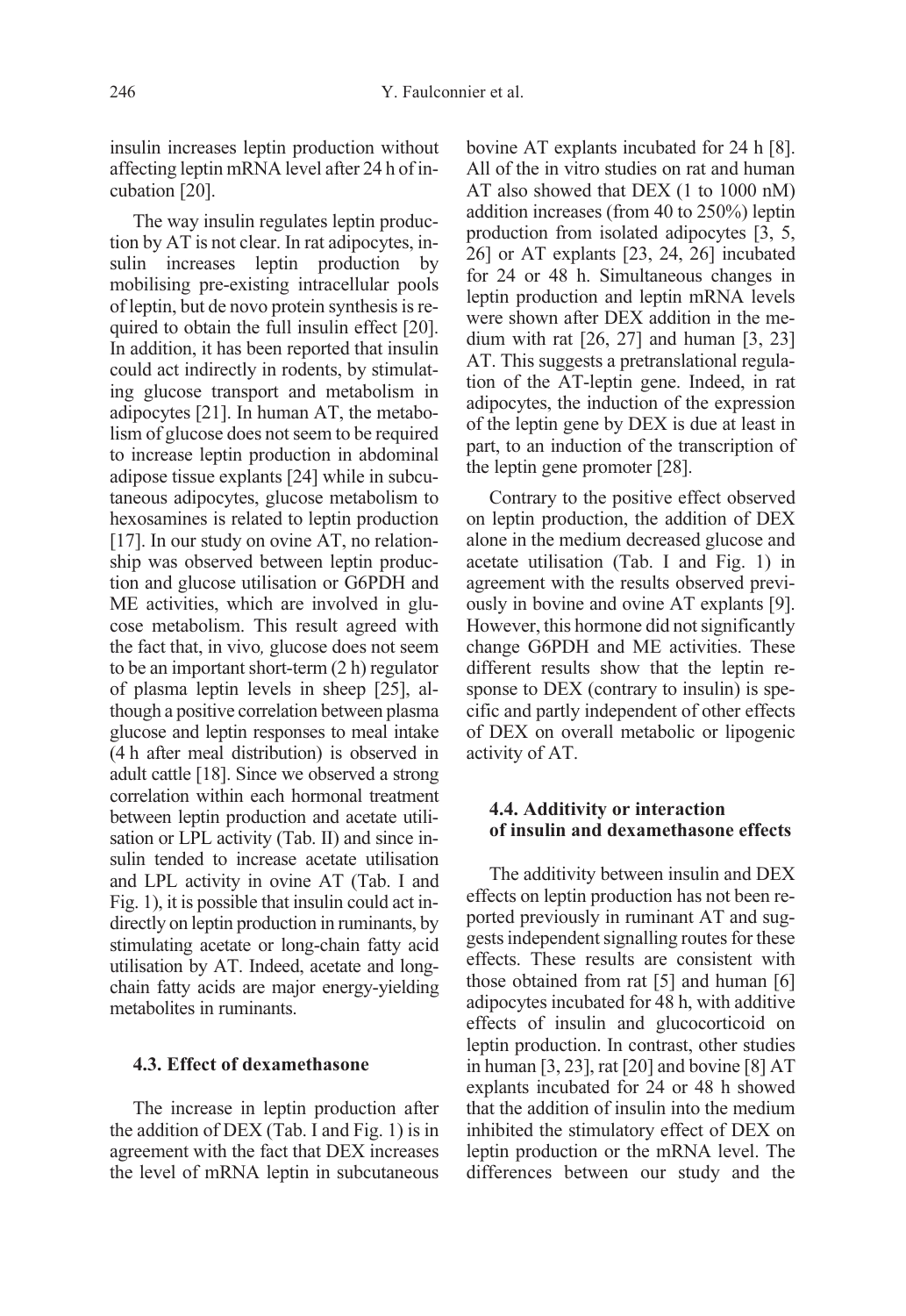bovine study could be related to differences between ruminant species and/or between AT sites. Indeed, in human AT [7], it was shown that insulin and glucocorticoid have depot-specific effects on leptin expression. Moreover, previous reports documented differences between ovine and bovine AT explants in lipogenic enzyme and substrate utilisation responses to insulin and/or DEX [9, 10]. In contrast to the additivity between insulin and DEX effects on leptin production, a positive interaction between these two hormones was noted on substrate utilisation and LPL activity, in agreement with previous results on ovine AT, whereas only additive effects of these 2 hormones were observed on substrate utilisation and lipogenic AT activities in bovine AT [9, 10].

Further work is needed to unravel the mechanisms through which insulin and DEX modulate AT leptin mRNA and leptin production in different ruminant species, mechanisms which are likely to differ in part from those acting on overall metabolic or lipogenic activity. However, we observed (Tab. II) that the insulin and/or DEX effects were maximum in tissues which had the highest LPL activity and/or acetate utilisation.

The in vitro responses of AT leptin expression to insulin and/or DEX are quite similar between human, rat, bovine and ovine species (Tab. III). Furthermore, it appears that the responses of leptin mRNA to these hormones were less significant than the responses of leptin production, at least in the rat and ruminant species.

These in vitro results, combined with the in vivo effects of short to medium term changes in the nutritional state in ruminants, suggest that glucocorticoid-insulin-leptin interactions could play an important role in the dynamics of adaptation to underfeeding and refeeding in ruminants. Indeed, data in vivo showed that underfeeding decreased plasma leptin in cattle and sheep [1, 29] which in turn could contribute to increase cortisol [30, 31] since leptin inhibits cortisol production [32] in bovine adrenocortical cells. This cortisol increase contributes to metabolic adaptations to undernutrition (protein mobilisation, gluconeogenesis, etc.) and stimulates refeeding behaviour [1, 33]. Refeeding then stimulates insulin secretion, which in the presence of high cortisolemia stimulates leptin secretion, as shown in the present in vitro study. High leptinemia which inhibits both cortisol and insulin production [2], could then normalise cortisolemia and insulinemia, towards a new homeostatic equilibrium [1].

#### 5. CONCLUSION

In conclusion, this study provides new data on the regulation of leptin production by ovine AT. Insulin or DEX increased leptin production to the same extent, whereas insulin increased, while DEX decreased or did not change the substrate utilisation, and the activity of lipogenic enzymes (Fig. 1). Thus the stimulatory effect of insulin on leptin release could be related to its metabolic effects, while the effect of DEX appears to be largely independent of its effect on adipose cell metabolism. Additional in vitro and in vivo studies on leptin expression are needed to better understand the mechanisms and the physiological significance of the effects of these hormones on leptin production.

# ACKNOWLEDGMENTS

We thank Damien Chastrette, Jeannette Fléchet and Martine Tourret for technical assistance, as well as Alain Ollier and his team (Les Cèdres experimental unit) for animal management and R. Jailler for management of the slaughterhouse.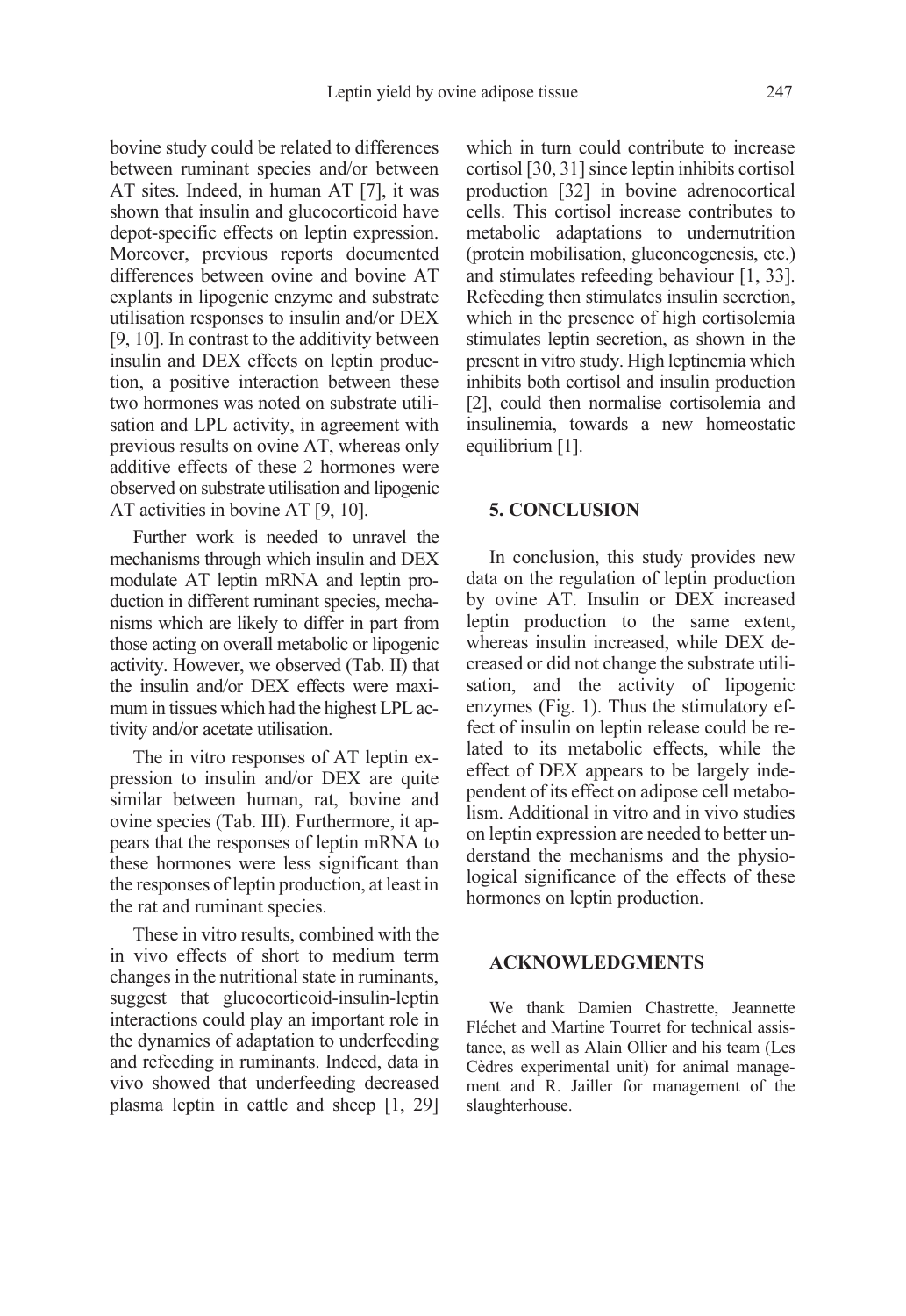### ANNEXE

# The effects of varying concentrations and combinations of insulin and/or dexamethasone on leptin production

The addition of 10, 100 or 1000 nM DEX alone in the incubation medium increased  $(P < 0.07$ , i.e. when all 4 tissues responded positively) in a similar proportion (from 25 to 50%) leptin production by ovine perirenal AT compared to control values (Fig. 3). In bovine subcutaneous AT incubated for 24 h, Houseknecht et al. [8] observed no effect of 10 nM DEX on the mRNA leptin level, whereas 100 nM DEX stimulated it. Thus, it is possible that bovine subcutaneous AT had a lower sensitivity to DEX than ovine AT and/or that the response of leptin mRNA to DEX was less sensitive than leptin production. Moreover, a maximal stimulatory effect of DEX on leptin production was obtained at 50–100 nM DEX in human AT explants [23], with a more marked effect in visceral than in subcutaneous AT [34], and at 100–1000 nM DEX in isolated rat adipocytes [27] incubated for 24 or 48 h.

The addition of 2 or 20 mIU·mL<sup>-1</sup> insulin alone in the incubation medium increased  $(P < 0.07)$  leptin production by ovine perirenal AT (+100 and +70%, respectively) compared to control values, whereas the addition of the highest insulin concentration  $(100 \text{ mIU} \cdot \text{mL}^{-1})$  had no effect (Fig. 3). In bovine subcutaneous AT incubated for 24 h, Houseknecht et al. [8] reported a significant effect of 1.5 or 15 mIU·mL<sup>-1</sup> insulin on mRNA leptin level. With rat epididymal



Hormones added

Figure 3. The effects of varying concentrations and combinations of insulin (I, expressed in mIU·mL  $^{-1}$ ; I2, I20, I100 = 2, 20 and 100 mIU·mL<sup>-1</sup> of insulin) and dexamethasone (D, expressed in  $nM$ ; D10, D100, D1000 = 10, 100, 1000 nM of dexamethasone) on leptin production (measured using the ovine RIA) by ovine adipose tissue explants incubated for 2 days (mean  $\pm$  SEM,  $n = 4$ ). \* Differences of leptin production between the control and media with added hormone:  $P \le 0.07$  when all the four animals responded in the same direction (non parametric test for paired data, Wilcoxon t-test).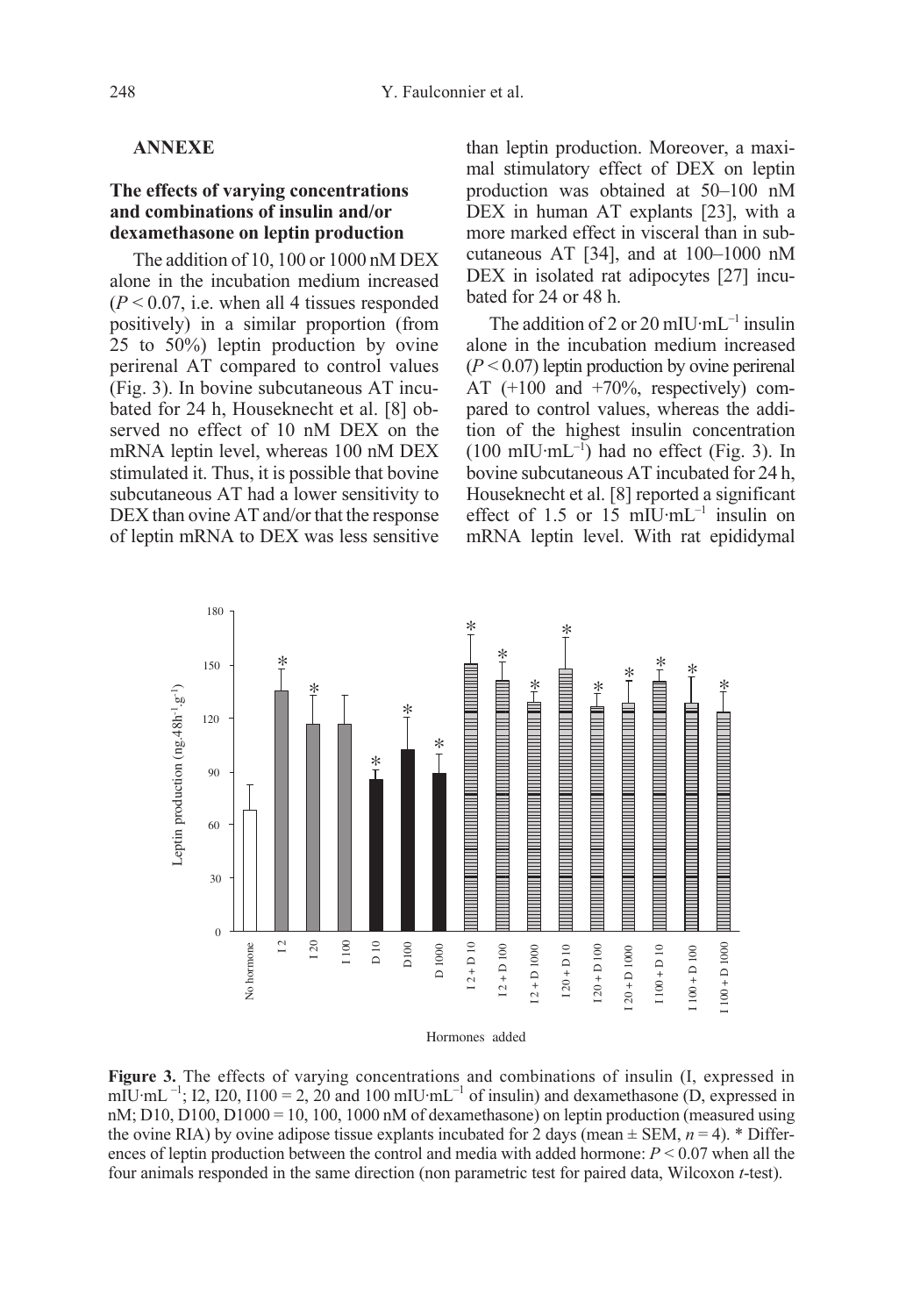adipocytes incubated for 48 h, Hardie et al. [5] observed a dose-response of leptin production up to a plateau with 1.25 to  $10 \text{ mIU} \cdot \text{mL}^{-1}$  of insulin.

Whatever the insulin or DEX concentrations, the simultaneous addition of these two hormones into the medium increased  $(P < 0.07)$  leptin production  $(+80-120%)$ above the control values. The highest increases (100–120%) were observed in the presence of 2  $mI$ U·mL<sup>-1</sup> and either 10 or 100 nM of DEX.

In view of these results, we chose to work with 2  $m$ IU·mL<sup>-1</sup> of insulin and 100 nM of DEX, since these hormonal concentrations enabled maximal leptin yield responses to be achieved together with maximal stimulation of substrate utilisation and lipogenic activities during in vitro incubations of ruminant AT [12].

#### **REFERENCES**

- [1] Chilliard Y, Bonnet M, Delavaud C, Faulconnier Y, Leroux C, Djiane J, Bocquier F. Review. Leptin in ruminants. Gene expression in adipose tissue and mammary gland, and regulation of plasma concentration. Domest Anim Endocrinol 2001, 21: 271–295.
- [2] Houseknecht KL, Baile CA, Matteri RL, Spurlock ME. The biology of leptin: a review. J Anim Sci 1998, 76: 1405–1420.
- [3] Considine RV, Nyce MR, Kolaczynski JW, Zhang PL, Ohannesian JP, Moore JH, Fox JW, Caro JF. Dexamethasone stimulates leptin release from human adipocytes: unexpected inhibition by insulin. J Cell Biochem 1997, 65: 254–258.
- [4] Reul BA, Ongemba LN, Pottier AM, Henquin JC, Brichard SM. Insulin and insulin-like growth factor 1 antagonise the stimulation of ob gene expression by dexamethasone in cultured rat adipose tissue. Biochem J 1997, 324: 605–610.
- [5] Hardie LJ, Guilhot N, Trayhurn P. Regulation of leptin production in cultured mature white adipocytes. Horm Metab Res 1996, 28: 685–689.
- [6] Wabitsch M, Jensen PB, Blum WF, Christoffersen CT, Englaro P, Heinze E, Rascher W, Teller W, Tornqvist H, Hauner H. Insulin and cortisol promote leptin production in cultured human fat cells. Diabetes 1996, 45: 1435–1438.
- [7] Russel CD, Petersen RN, Rao SP, Ricci MR, Prasad A, Zhang Y, Brolin RE, Fried S. Leptin expression in adipose tissue from obese humans: depot-specific regulation by insulin and dexamethasone. Am J Physiol 1998, 275: E507–E515.
- [8] Houseknecht KL, Portocarrero CP, Ji S, Lemenager R, Spurlock ME. Growth hormone regulates leptin gene expression in bovine adipose tissue: correlation with adipose IGF-1 expression. J Endocrinol 2000, 164: 51–57.
- [9] Chilliard Y, Faulconnier Y. Insulin and (or) dexamethasone regulation of glucose and acetate utilization in ovine and bovine adipose tissue explants incubated for seven days. J Anim Sci 1995, 73: 2063–2070.
- [10] Faulconnier Y, Guillon L, Chilliard Y. Lipoprotein lipase and glucose-6-phosphate dehydrogenase activities in bovine and ovine adipose tissue incubated for 7 days: effects of insulin and/or dexamethasone. Comp Biochem Physiol B 1996, 113: 421–426.
- [11] INRA. Ruminant nutrition. In: Jarrige R (Ed). Recommended allowances and feed tables. John Libbey Eurotext, Paris. 1989.
- [12] Faulconnier Y, Thévenet M, Fléchet J, Chilliard Y. Lipoprotein lipase and metabolic activities in incubated bovine adipose tissue explants: Effects of insulin, dexamethasone and fetal bovine serum. J Anim Sci 1994, 72: 184–191.
- [13] Chilliard Y, Gagliostro G, Fléchet J, Lefaivre J, Sebastian I. Duodenal rapeseed oil infusion in early and midlactation cows. 5. Milk fatty acids and adipose tissue lipogenic activities. J Dairy Sci 1991, 74: 1844–1854.
- [14] Ferlay A, Chilliard Y. Effects of the infusion of non-selective β-, and selective β1- or β2-adrenergic agonists, on body fat mobilisation in underfed or overfed non-pregnant heifers. Reprod Nutr Dev 1999, 39: 409–421.
- [15] Bergmeyer HU, Mollering H. In: Methods of Enzymatic Analysis. 2nd ed. Translated from the third German edition, Verlag chemie, Weinheim, 1974, p 1520.
- [16] Delavaud C, Bocquier F, Chilliard Y, Keisler DH, Gertler A, Kann G. Plasma leptin determination in ruminants: effects of nutritional status and body fatness on plasma leptin concentration assessed by a specific RIA in sheep. J Endocrinol 2000, 165: 519–526.
- [17] Considine RV, Cooksey RC, Williams LB, Fawcett RL, Zhang P, Ambrosius WT, Whitfield RM, Jones R, Inmam M, Huse J, McClain DA. Hexosamines regulate leptin production in human subcutaneous adipocytes. J Clin Edocrinol Metab 2000, 85: 3551–3556.
- [18] Delavaud C, Ferlay A, Faulconnier Y, Bocquier F, Kann G, Chilliard Y. Plasma leptin